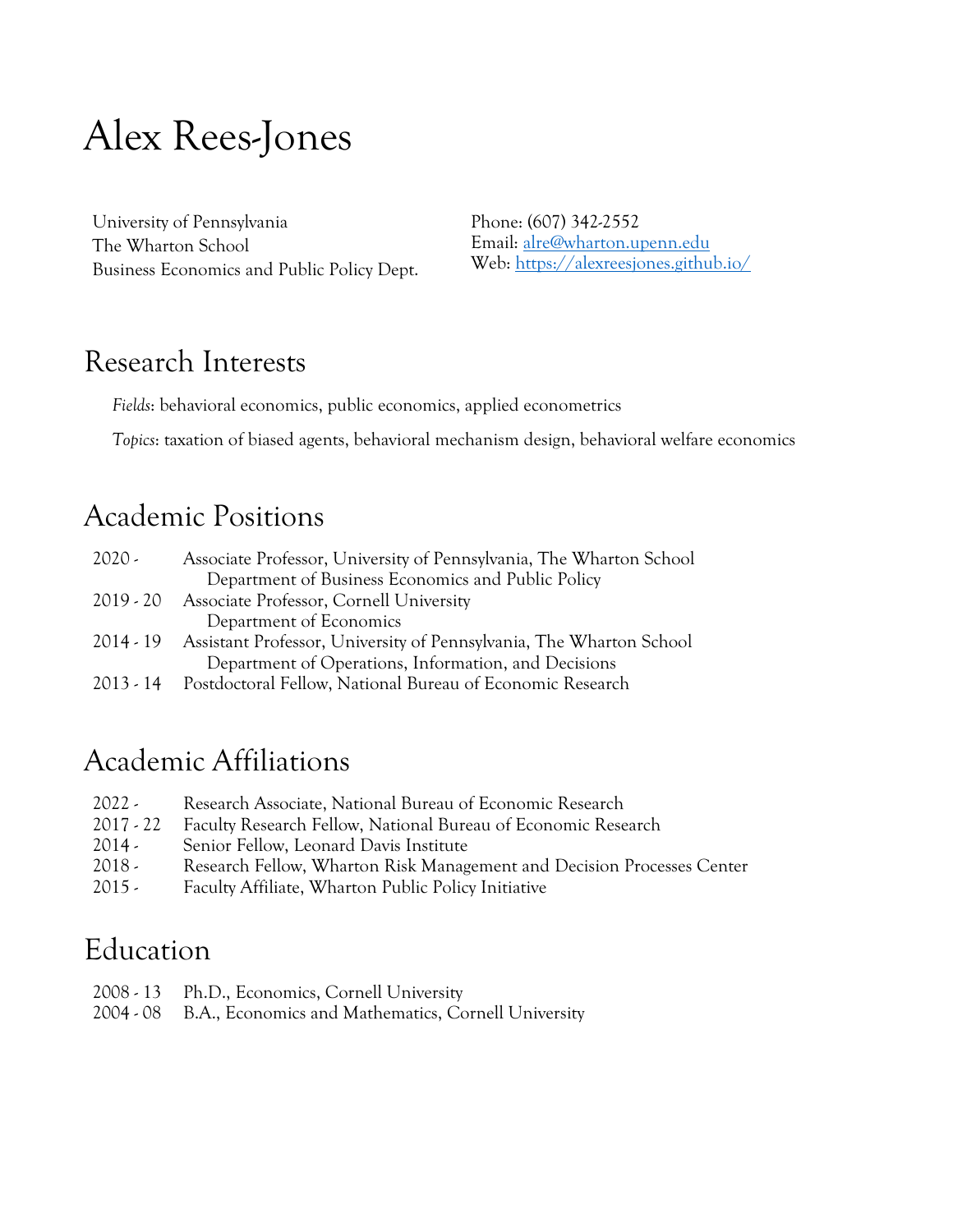# Research Publications

Rees-Jones, Alex, John D'Attoma, Amedeo Piolatto, and Luca Salvadori. "Experience of the COVID-19 Pandemic and Support for Safety-Net Expansion." Accepted at *Journal of Economic Behavior and Organization*

Pathak, Parag, Alex Rees-Jones, and Tayfun Sönmez. "Reversing Reserves." Accepted at *Management Science.*

Orlov, George, Doug McKee, James Berry, Austin Boyle, Thomas DiCiccio, Tyler Ransom, Alex Rees-Jones, and Jörg Stoye. "Learning During the COVID-19 Pandemic: It Is Not Who You Teach, But How You Teach." *Economics Letters,* 2021, 202: 109812.

Rees-Jones, Alex and Dmitry Taubinsky. "Measuring "Schmeduling."" *Review of Economic Studies*, 2020, 87(5): 2399-2438.

Rees-Jones, Alex and Samuel Skowronek. "An Experimental Investigation of Preference Misrepresentation in the Residency Match." *Proceedings of the National Academy of Sciences,* 2018, 115(45): 11471-11476.

Taubinsky, Dmitry and Alex Rees-Jones. "Attention Variation and Welfare: Theory and Evidence from a Tax Salience Experiment." *Review of Economic Studies*, 2018, 85(4): 2462-2496.

Rees-Jones, Alex and Dmitry Taubinsky. "Taxing Humans: Pitfalls of the Mechanism Design Approach and Potential Resolutions." *Tax Policy and the Economy*, 2018, 32(1): 107-133.

Rees-Jones, Alex. "Suboptimal Behavior in Strategy-Proof Mechanisms: Evidence from the Residency Match." *Games and Economic Behavior*, 2018, 108: 317-330.

Rees-Jones, Alex. "Quantifying Loss-Averse Tax Manipulation." *Review of Economic Studies*, 2018, 85(2): 1251-1278.

- Best Paper Award, CEBID Conference on Taxation, Social Norms, and Compliance, 2014.
- For an older version with a different theoretical approach, see "Loss Aversion Motivates Tax Sheltering: Evidence from U.S. Tax Returns." SSRN WP No. 2330980.

Rees-Jones, Alex. "Mistaken Play in the Deferred Acceptance Algorithm: Implications for Positive Assortative Matching." *American Economic Review Papers & Proceedings*, 2017, 107(5): 225-229.

Benjamin, Daniel, Ori Heffetz, Miles Kimball, and Alex Rees-Jones. "Can Marginal Rates of Substitution Be Inferred From Happiness Data? Evidence from Residency Choices." *American Economic Review*, 2014, 104(11): 3498-3528.

Benjamin, Daniel, Ori Heffetz, Miles Kimball, and Alex Rees-Jones. "What Do You Think Would Make You Happier? What Do You Think You Would Choose?" *American Economic Review*, 2012, 102(5): 2083- 2110.

• For an older and extended version, see "Do People Seek To Maximize Happiness? Evidence from New Surveys." NBER WP No. 16489.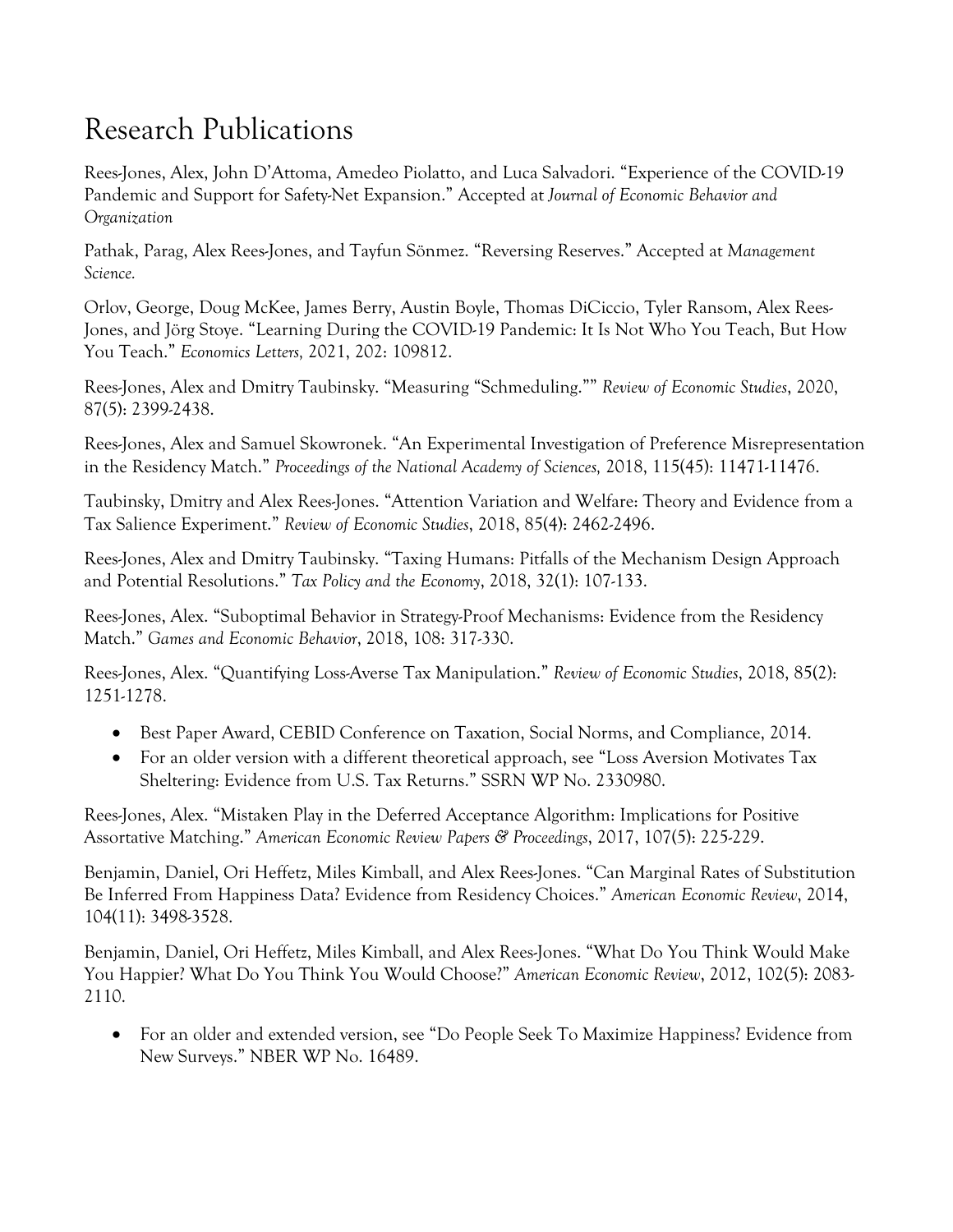# Active Working Papers

Rees-Jones, Alex, Ran Shorrer, and Chloe Tergiman. "Correlation Neglect in Student-to-School Matching." Extended abstract in EC'20. Revise and resubmit at *American Economic Journal: Microeconomics.* 

Pathak, Parag, Alex Rees-Jones, and Tayfun Sönmez. "Immigration Lottery Design: Engineered and Coincidental Consequences of H1-B Reforms." Revise and resubmit at *Review of Economics and Statistics.*

Rees-Jones, Alex and Kyle Rozema. "Price Isn't Everything: Behavioral Response around Changes in Sin Taxes." Revise and resubmit at *National Tax Journal.* 

Pierce, Lamar, Alex Rees-Jones, and Charlotte Blank. "The Negative Consequences of Loss-Framed Performance Incentives."

Rees-Jones, Alex and Ao Wang. "An Approach to Testing Reference Points."

# Policy Briefs

Rees-Jones, Alex. "Addressing Personal-Income-Tax Manipulation with Tools from Psychology." Wharton Public Policy Initiative Issue Brief, 2017, 5(9): 1-6.

Rees-Jones, Alex and Dmitry Taubinsky. "Tax Psychology and the Timing of Charitable Giving Deadlines." The Urban Institute, 2016.

### Keynotes and Short Courses

2019 National Tax Association Short Course on the "Behavioral Economics of Taxation."

2019 Keynote Lecture, Uppsala Center for Fiscal Studies Ph.D. Workshop in Public Economics

# Honors, Awards, and Fellowships

- 2016 17 AER Excellence in Refereeing Award
- 2016 Honorable Mention, Ruut Veenhoven Award
- 2012 13 NBER Predoctoral Fellowship in Ageing and Health Economics
- 2012 Invitee to RSF Summer Institute in Behavioral Economics
- 2011 L.R. Wilson Medal for Excellence in Economics
- 2011 NSF Fellow for 4<sup>th</sup> Lindau Meeting in Economic Sciences
- 2010 Howard and Abby Milstein Graduate Teaching Assistantship (Teaching Award)
- 2008 13 Sage Fellowship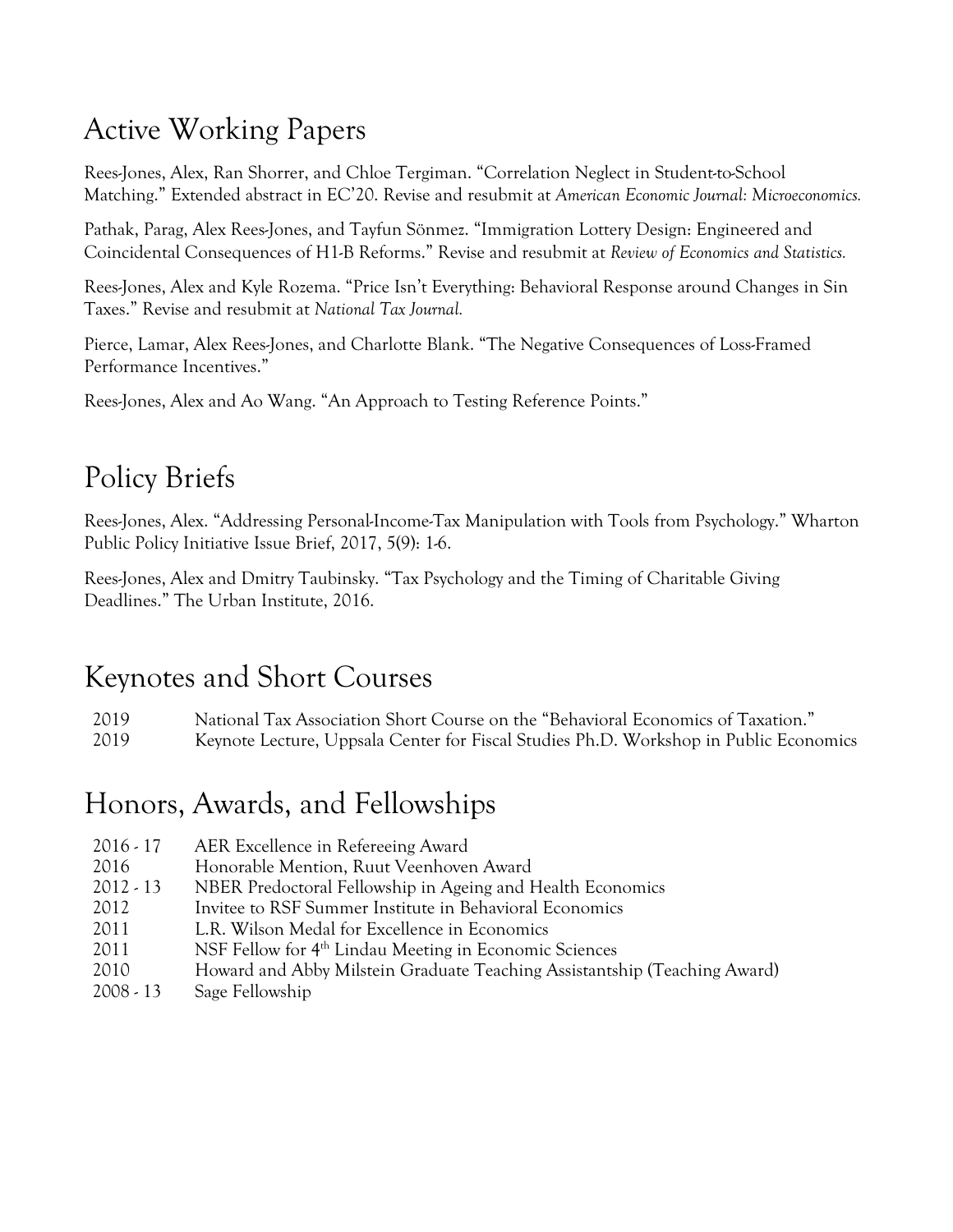# Invited Presentations

| 2022 | Stanford Institute for Theoretical Economics (Experimental Economics); Stanford-Ohio<br>Behavioral and Experiental Economics Research Conference; Stanford University; UC<br>Berkeley; UC Santa Barbara; University of Exeter Business School.                                                                                                                                                                                                                                                                                                                     |
|------|--------------------------------------------------------------------------------------------------------------------------------------------------------------------------------------------------------------------------------------------------------------------------------------------------------------------------------------------------------------------------------------------------------------------------------------------------------------------------------------------------------------------------------------------------------------------|
| 2021 | ASSA Annual Meetings; DataColada Online Seminar Series; Economic Science Association<br>Annual Conference; Chicago Booth (Behavioral Economics); International Institute of Public<br>Finance Annual Congress; Purdue University; National Tax Association Annual Meetings;<br>Stanford Institute for Theoretical Economics (Psychology and Economics); Swarthmore<br>College; Universitat Autònoma de Barcelona; University of Michigan; University of South<br>Florida.                                                                                          |
| 2020 | American Enterprise Institute; ASSA Annual Meetings (x2); Center for Economic and Social<br>Research COVID-19 Conference; Chicago Booth (Wu Lab); Early-Career Behavioral<br>Economics Annual Conference; JDM Winter Symposium; Mannheim Applied Seminar;<br>NBER Summer Institute (Personnel Economics); University of Bonn (Law and Economics);<br>Yale University (Behavioral Science).                                                                                                                                                                         |
| 2019 | ASSA Annual Meetings (x2); Behavioral Approaches to Financial Decision-Making<br>Conference; New York University (CESS); Penn. State Smeal College of Business; Stanford<br>Institute for Theoretical Economics (Experimental Economics).                                                                                                                                                                                                                                                                                                                          |
| 2018 | AEI Economist Roundtable Conference; Bonn (BRIQ); Cornell University; Dartmouth<br>College; JDM Winter Symposium; National Tax Association Annual Meetings; UC Berkeley;<br>UCB Haas School of Business (Marketing); University of Colorado, Boulder.                                                                                                                                                                                                                                                                                                              |
| 2017 | ASSA Annual Meetings; Carnegie Mellon University (CBDR); Center for Financial Planning<br>Academic Research Colloquium; CHIBE Behavioral Economics and Health Symposium;<br>Claremont Graduate University; Early-Career Behavioral Economics Annual Conference;<br>Institut d'Economia de Barcelona; Institute for International Economic Studies; Middlebury<br>College; NBER Public Economics Spring Meetings; Society for Judgment and Decision<br>Making Annual Meeting; UC Merced; UCSD Rady School of Business; University of<br>Southern California (CESR). |
| 2016 | ASSA Annual Meetings (x2); Behavioral Science and Policy Association Annual Conference;<br>Boulder Summer Conference on Consumer Financial Decision Making; Chicago Booth<br>(Marketing); Cornell University; JDM Winter Symposium; Penn Tax Law and Policy<br>Workshop; National Tax Association Annual Meetings; Stanford Institute for Theoretical<br>Economics (Psychology and Economics); Society for Judgment and Decision Making Annual<br>Meeting; University of Wisconsin, Madison (BRITE Lab).                                                           |
| 2015 | ASSA Annual Meetings; Columbia Tax Policy Colloquium; JDM Winter Symposium; Penn<br>Health Policy Retreat; Stanford Institute for Theoretical Economics (Experimental<br>Economics); UC Berkeley.                                                                                                                                                                                                                                                                                                                                                                  |
| 2014 | CEBID Conference on Taxation, Social Norms, and Compliance; CHIBE/Roybal Retreat;<br>Dartmouth College; George Mason University (Interdisciplinary Center for Economic                                                                                                                                                                                                                                                                                                                                                                                             |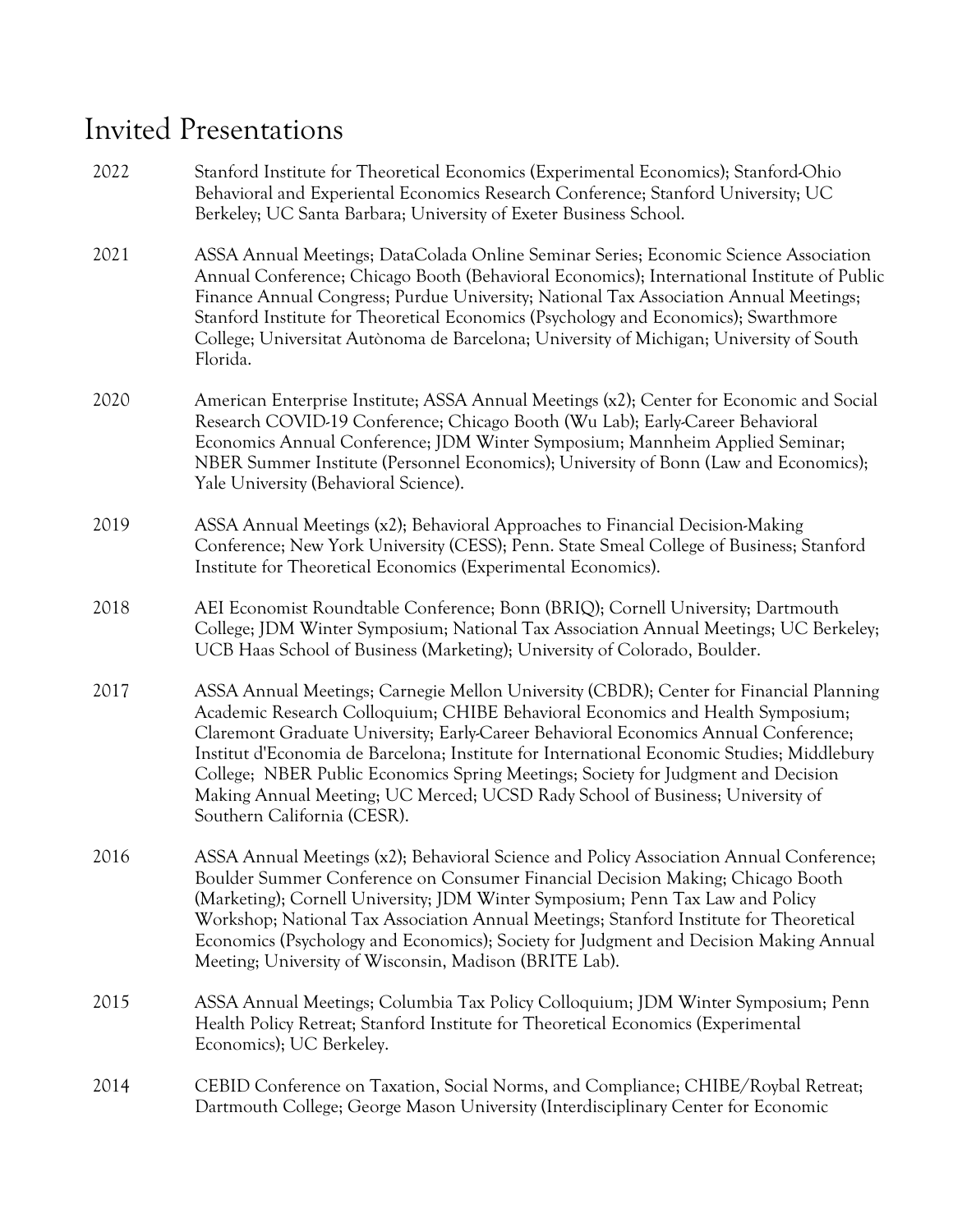Science); UCB Haas School of Business; Harvard Business School; National Tax Association Annual Meetings; Southern Economic Association Annual Meetings; University of Michigan; Wellbeing and Public Policy Conference at Hamilton College; Wharton (OID and Decision Processes).

2013 Boston University SOM; Cornell University; National Tax Association Annual Meetings; Stanford Institute for Theoretical Economics (Psychology and Economics); Whitebox Advisors Graduate Student Conference at Yale University.

#### Invited Discussions and Panels

| <b>AEA Annual Meetings</b>                                 |
|------------------------------------------------------------|
| <b>ASHEcon Biennial Conference</b>                         |
| CEBID Conference on Taxation, Social Norms, and Compliance |
| Center for Financial Planning Academic Research Colloquium |
| International Institute of Public Finance Annual Congress  |
| National Tax Association Annual Meetings                   |
| Normative Ethics and Welfare Economics Conference          |
| Online Public Finance Seminar                              |
| Virtual Quantitative Marketing Seminar                     |
| Datacolada Seminar                                         |
|                                                            |

### Teaching Experience

| $2021 - 22$ | UG/MBA Public Finance and Policy: Role: Instructor at Wharton.              |
|-------------|-----------------------------------------------------------------------------|
| 2020        | Ph.D. Behavioral Economics and Policy Analysis. Role: Instructor at Wharton |
| 2020        | UG Intermediate Microeconomics. Role: Instructor at Cornell.                |
| 2019        | Ph.D. Behavioral Economics (Part II). Role: Instructor at Cornell.          |
| $2014 - 19$ | MBA Negotiations. Role: Instructor at Wharton.                              |
| 2010        | UG Behavioral Economics. Role: Teaching Assistant at Cornell.               |
| 2009 - 10   | Ph.D. Microeconomics. Role: Teaching Assistant at Cornell.                  |

# Academic Service

*Journal referee for:* American Economic Journal: Applied Economics, American Economic Journal: Economic Policy, American Economic Journal: Microeconomics, American Economic Review, B.E. Journal of Economic Analysis and Policy, Contemporary Economic Policy, Demography, Econometrica, The Economic Journal, Economica, Economics Letters, European Economic Review, Food Policy, International Economic Review, International Journal of Wellbeing, International Tax and Public Finance, Japanese Economic Review, Journal of Applied Econometrics, Journal of Behavioral and Experimental Economics, Journal of Benefit-Cost Analysis, Journal of Consumer Research, Journal of